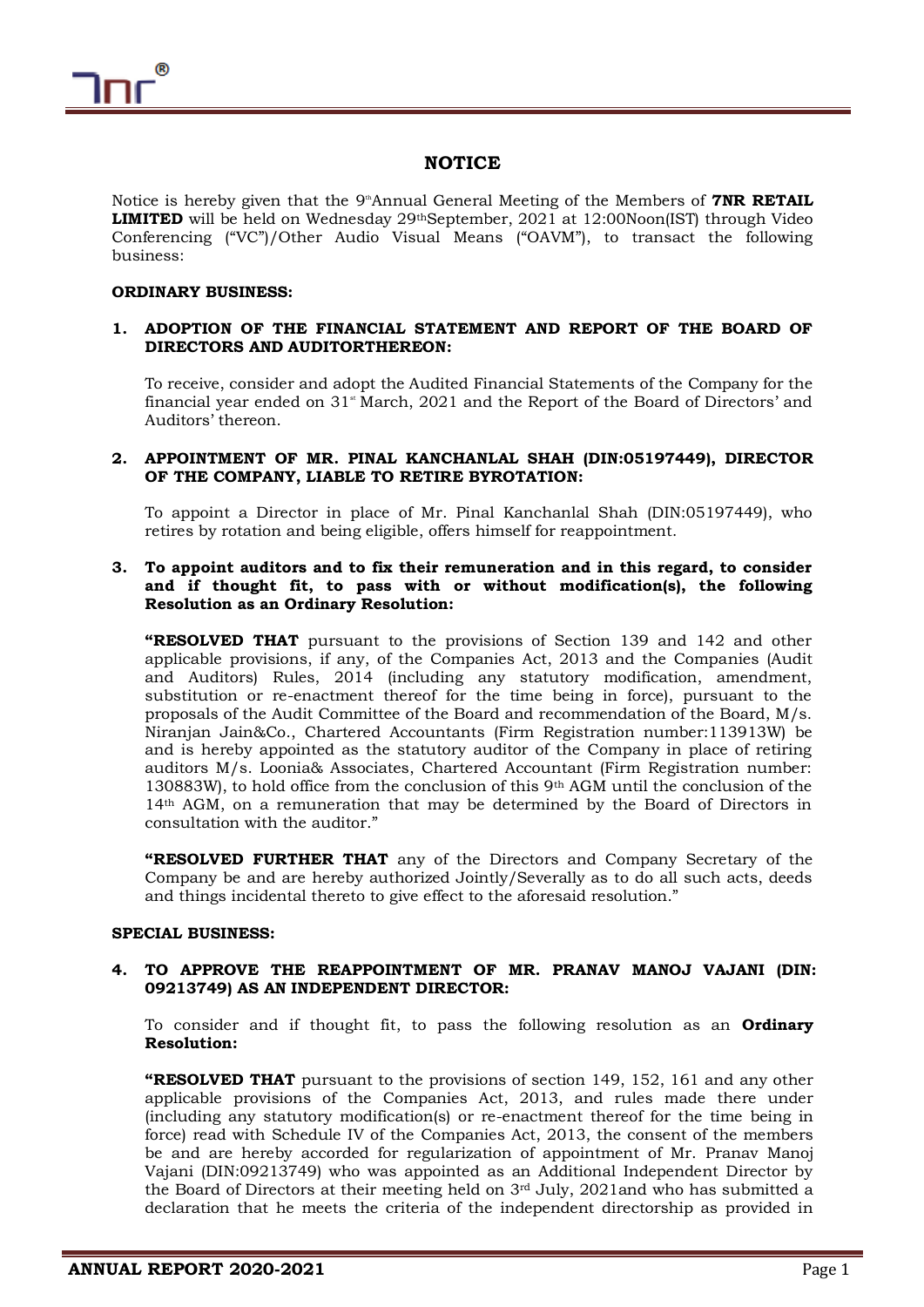

section 149(6) of the Act and he is not debarred from holding the office of director by virtue of any SEBI order or any other such authority, who is eligible for appointment, on recommendation of the Nomination and Remuneration Committee, be and is hereby appointed as an Independent Non Executive Director of the Company, who shall hold office for a period of five years from the date of appointment and whose office shall not, henceforth, be liable to retire by rotation."

**"RESOLVED FURTHER THAT** any of the Directors and Company Secretary of the Company be and are hereby authorized Jointly/Severally as to do all such acts, deeds and things incidental thereto to give effect to the aforesaid resolution."

## **5. APPROVE THE REAPPOINTMENT OF MR. JAIMIN KAILASH GUPTA AS A WHOLETIME DIRECTOR:**

To consider and if thought fit, to pass the following resolution as a Special Resolution:

**"RESOLVED FURTHER THAT** in accordance with the recommendations of the Nomination and Remuneration Committee of the Board of Directors and pursuant to the provisions of Sections 196, 197, 198 and 203 of the Act, read with Schedule V to the Act, and other applicable provisions, if any, of the Act and the rules made thereunder, (including any statutory modification(s) or re-enactment thereof, for the time being in force), consent of the Members be and is hereby accorded for the appointment of Mr. Jaimin Kailash Gupta as a Whole-Time Director of the Company for a period effective from February 12, 2021 for a term of five years ,on the terms and conditions including remuneration as set out in the statement annexed to the Notice of this Meeting, with liberty to the Board of Directors to alter and vary the terms and conditions of the appointment and/ or remuneration based on the recommendation of the Nomination & Remuneration Committee, subject to the same not exceeding the limits specified under Section 197 read with Schedule V of the Companies Act, 2013 (including any statutory modification(s) or re-enactment thereof for the time being in force).

**RESOLVED FURTHER THAT** the approval of the members by way of Special Resolution be and is hereby specifically given for payment of remuneration to Mr. Jaimin Kailash Gupta as Whole Time Director, within the limits laid down under the provision of provisions of Para A of Section II of Part II of Schedule V of the Companies Act of 2013, even if the same is in excess of limits under Regulation 17(6)(e) of the SEBI (LODR) Regulations, 2015 at any time during his tenure as Whole Time Director.

**RESOLVED FURTHER THAT** the Board of Directors are at liberty to alter and vary the terms and conditions of the Remuneration and Perquisites so as not to exceed the limit specified in Schedule V of the Companies Act, 2013 or any amendments of modification that may hereafter be made thereto by the Central Government and as may be agreed between the Board of Directors and Mr. Jaimin Kailash Gupta without referring the matter to the members of the Company in general meeting once again.

**RESOLVED FURTHER THAT** any of the Directors and Company Secretary of the Company be and is hereby authorised to do all acts and take all such steps as may be necessary, proper or expedient to give effect to this resolution."

Nr. Vodafone House, Corporate Road Prahladnagar, Makarba **Sd/-** Ahmedabad-380015 **Kiran Prajapati**

**RegisteredOffice: By the order of the Board of Directors**  B-308,Titanium Heights, **For, 7NR RETAIL LIMITED** 

**Company Secretary**

**Place: Ahmedabad Date: 31.08.2021**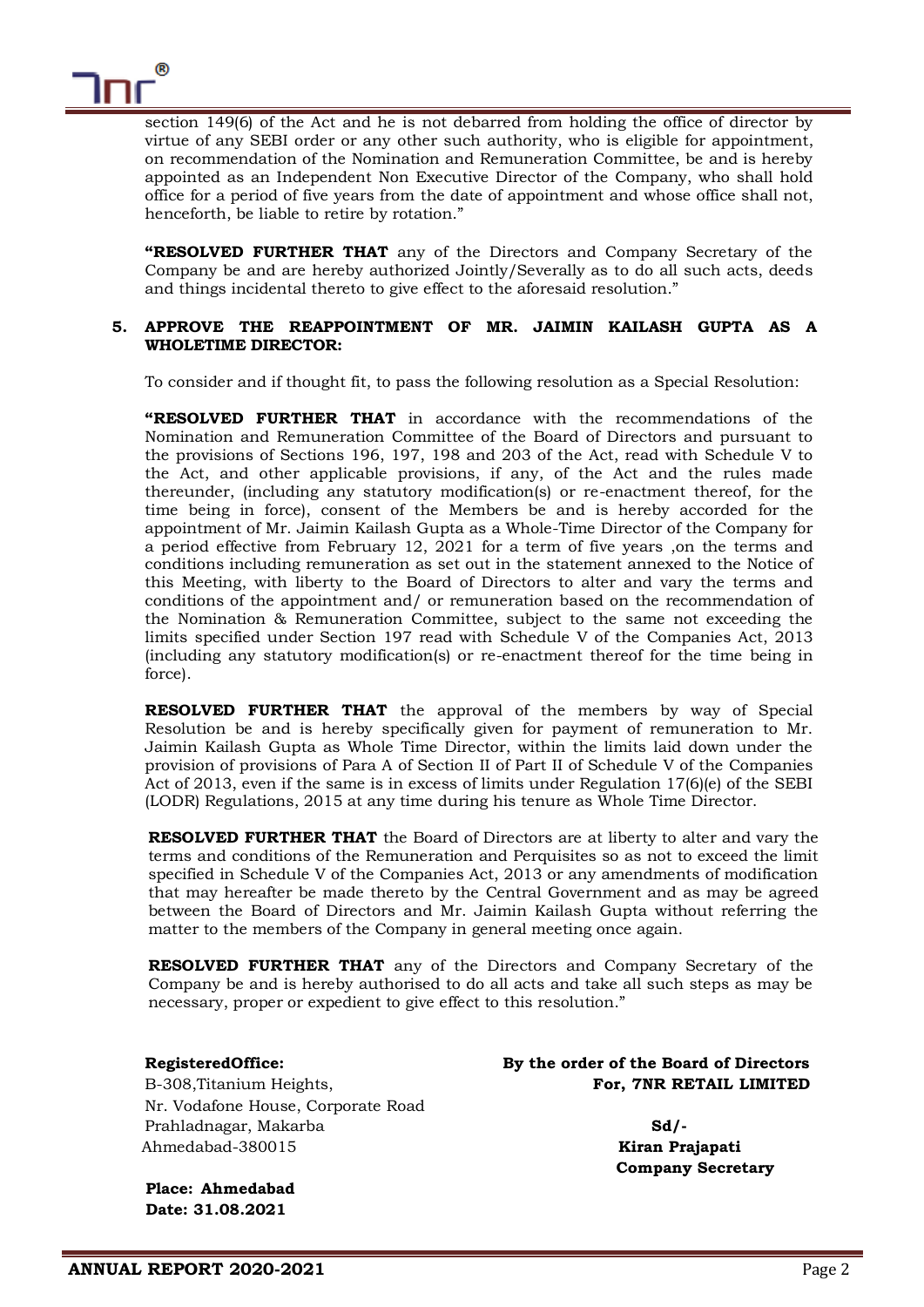## **Notes:**

- 1. In view of the COVID-19 pandemic and pursuant to the Circular Nos. 14/2020, 17/2020, 20/2020 and 02/2021 dated April 08, 2020, April 13, 2020, May 05, 2020 and January 13, 2021, respectively, and all other relevant circulars issued from time to time by the Ministry of Corporate Affairs ("the MCA Circulars") read with the SEBI Circular No. SEBI/HO/CFD/CMD1/CIR/P/2020/79 dated May 12, 2020 and SEBI/HO/CFD/CMD2/ CIR/P/2021/11 dated January 15, 2021 (the SEBI Circulars), relaxation has been granted for physical attendance of the Members to the EGM/AGM and allowed companies to hold General Meetings through Video-Conferencing ("VC") or Other Audio-Visual Means ("OAVM"). In terms of the same, The AGM will be held without the physical presence of the Members at a common venue and Members can attend and participate in the AGM through VC/OAVM.
- 2. Pursuant to the provisions of the Act, a Member entitled to attend and vote at the AGM is entitled to appoint a proxy /proxies to attend and vote on a Poll at the meeting instead of himself/ herself. The proxy need not be a member of the Company. Since this AGM is being held pursuant to the MCA Circulars through VC/OAVM, physical attendance of Members has been dispensed with. Accordingly, the facility for appointment of proxies by the Members will not be available for the AGM and hence the Proxy Form and Attendance Slip are not annexed to this Notice.
- 3. Corporate Members intending to have their representatives attend the Meeting pursuant to Section 113 of the Act, are requested to send to the Company, a certified copy of the relevant Board Resolution together with the specimen signature of the representative(s) authorized to attend and vote on their behalf at the Meeting.
- 4. The Members can join the AGM in the VC/OAVM mode 15 minutes before and after the scheduled time of the commencement of the Meeting by following the procedure mentioned in the Notice. The facility of participation at the AGM through VC/OAVM will be made available for 1000 members on first come first served basis. This will not include large Shareholders (Shareholders holding 2% or more shareholding), Promoters, Institutional Investors, Directors, Key Managerial Personnel, the Chairpersons of the Audit Committee, Nomination and Remuneration Committee and Stakeholders Relationship Committee, Auditors etc. who are allowed to attend the AGM without restriction on account of first come first served basis.
- 5. The Explanatory Statement setting out material facts, pursuant to Section 102 of the Companies Act, 201 ("the Act") and as required under Secretarial Standard  $-2$ on General Meetings issued by the Institute of Company Secretaries of India and Regulation 36 of the Securities and Exchange Board of India (Listing Obligations and Disclosure Requirements) Regulations, 2015 ("SEBI Listing Regulations") in respect of Special Business under Item Nos.4 to Item No.5 and of the accompanying Notice is annexed hereto.
- 6. Members wishing to claim dividends that remain unclaimed are requested to correspond with the RTA as mentioned above, or with the Company Secretary, at the Company's registered office. Members are requested to note that dividends that are not claimed within seven years from the date of transfer to the Company's Unpaid Dividend Account, will be transferred to the Investor Education and Protection Fund (IEPF). Shares on which dividend remains unclaimed for seven consecutive years shall be transferred to the IEPF as per Section 124 of the Act, read with applicable IEPF rules. The List of Unclaimed Divided is available at www.7nrreatilltd.co.in
- 7. The attendance of the Members attending the AGM through VC will be counted for the purpose ofreckoning the quorum under Section 103 of the Companies Act, 2013.
- 8. Pursuant to the provisions of Section 108 of the Companies Act, 2013 read with Rule20 of the Companies (Management and Administration) Rules, 2014 (as amended)and Regulation 44 of SEBI (Listing Obligations & Disclosure Requirements) Regulations2015 (as amended), and the Circulars issued by the Ministry of Corporate Affairs dated April 08, 2020, April 13, 2020 and May , 2020 and other circulars issued from time to timethe Company is providing facility of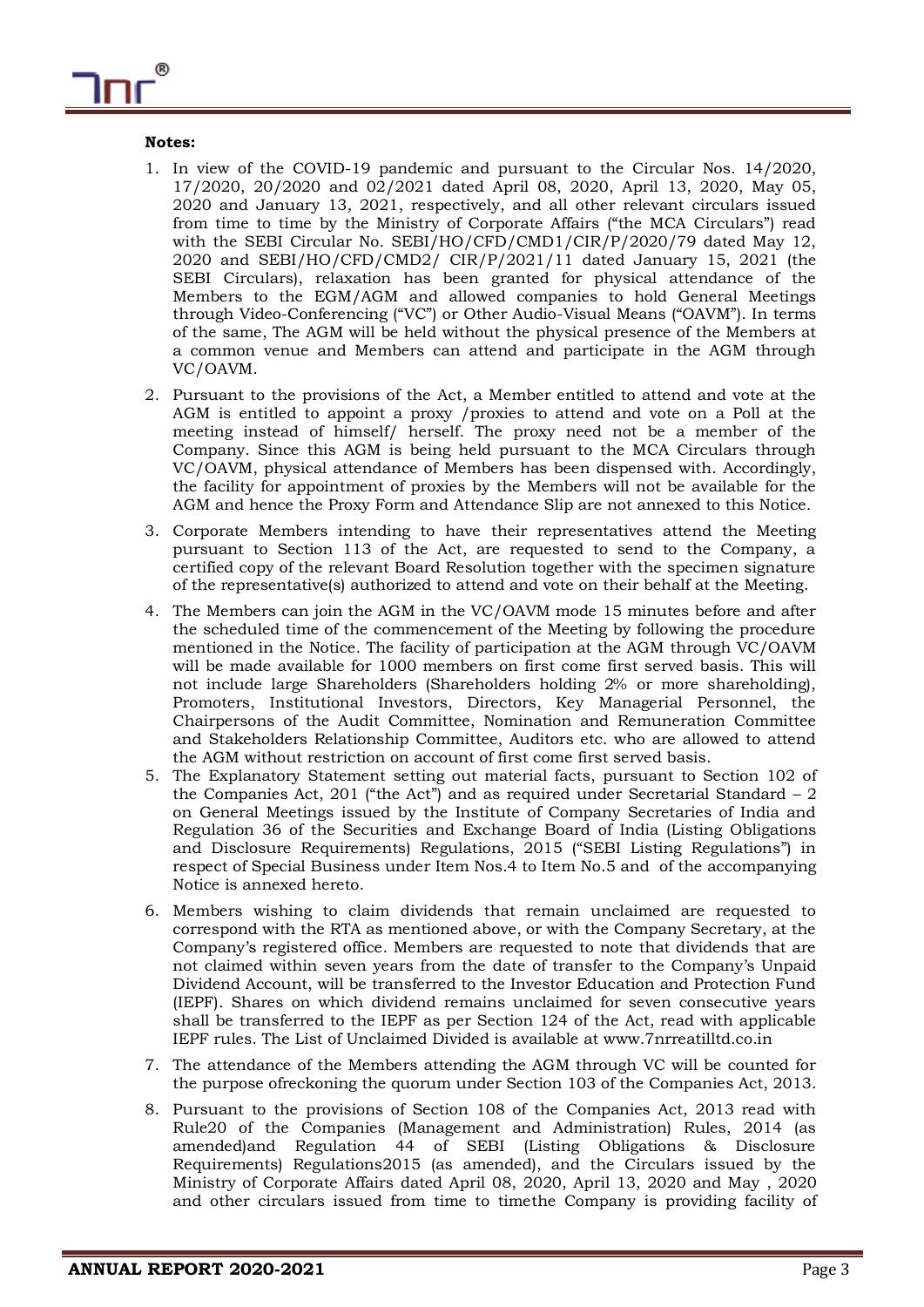remote e-voting to its Members in respect of the business to be transacted at the AGM.For this purpose, the Company has entered into an agreement with National Securities Depository Limited (NSDL) for facilitating voting through electronic means, as the authorized agency. The facility of casting votes by a member using remote e-voting system as well as venue voting on the date of the AGM will be provided by NSDL.

- 9. In line with the Ministry of Corporate Affairs (MCA) Circular No. 17/2020 dated April13, 2020, the Notice calling the AGM has been uploaded on the website of the Company at www.7nrretailltd.in. The Notice can also be accessed from the websites of the Stock Exchanges i.e. BSE Limited at www.bseindia.com and the AGM Notice is also available on the website of NSDL (agency for providing the Remote e-Voting facility) i.e[.www.evoting.nsdl.](http://www.evoting.nsdl/)
- 10. In compliance with the Circulars, the Annual Report 2020-2021, the Notice of the AGM, and instructions for e-voting are being sent only through electronic mode to those members whose email addresses are registered with the Company / depository participant(s).
- 11. Members are requested to address all correspondence, including dividend related matters, to the RTA Cameo Corporate Services Limited and 7NR Retail Limited.
- 12. The Register of Directors and Key Managerial Personnel and their shareholding, maintained under Section 170 of the Act, and the Register of Contracts or Arrangements in which the directors are interested, maintained under Section 189 of the Act, and all documents referred to in the Notice if Members seeking to inspect such can send an email to info@7nrretailltd.in and also available electronically for inspection by the members at the AGM.
- 13. In compliance with Section 108 of the Act, read with the corresponding rules, and Regulation 44 of the SEBI (Listing Obligations and Disclosure Requirements) Regulations, 2015 ("the Listing Regulations"), the Company has provided a facility to its members to exercise their votes electronically through the electronic voting ("evoting") facility provided by the NSDL. Members who have cast their votes by remote e-voting prior to the AGM may participate in the AGM but shall not be entitled to cast their votes again. The manner of voting remotely by members holding shares in dematerialized mode, physical mode and for members who have not registered their email addresses is provided in the instructions for e-voting section which forms part of this Notice. The Board has appointed M/s. Gaurav Bachani& Associates, Practicing Company Secretaries, as the Scrutinizer to scrutinize the e-voting in a fair and transparent manner.
- 14. The e-voting period commences on Sunday 26thSeptember, 2021 at 09.00 AM (9:00 a.m. IST) and ends on Tuesday, 28th September, 2021 at 05.00 PM (5:00 p.m. IST). During this period, members holding share either in physical or dematerialized form, as on cut-off date, i.e. as on  $22<sup>nd</sup>$ September, 2021 may cast their votes electronically. The e-voting module will be disabled by NSDL for voting thereafter. A member will not be allowed to vote again on any resolution on which vote has already been cast. The voting rights of members shall be proportionate to their share of the paid-up equity share capital of the Company as on the cut-off date, i.e. as on 22ndSeptember, 2021.
- 15. The facility for voting during the AGM will also be made available. Members present in the AGM through VC and who have not cast their vote on the resolutions through remote e-voting and are otherwise not barred from doing so, shall be eligible to vote through the e-voting system during the AGM.
- 16. Additional information, pursuant to Regulation 36 of the Listing Regulations, in respect of the directors seeking appointment / reappointment at the AGM, forms part of this Notice.
- 17. Any person who acquires shares of the Company and becomes a Member of the Company after sending of the Notice and holding shares as of the cut-off date, may obtain the login ID and password by sending a request at evoting@nsdl.co.in. However, if he / she is already registered with NDSL for remote e-voting then he /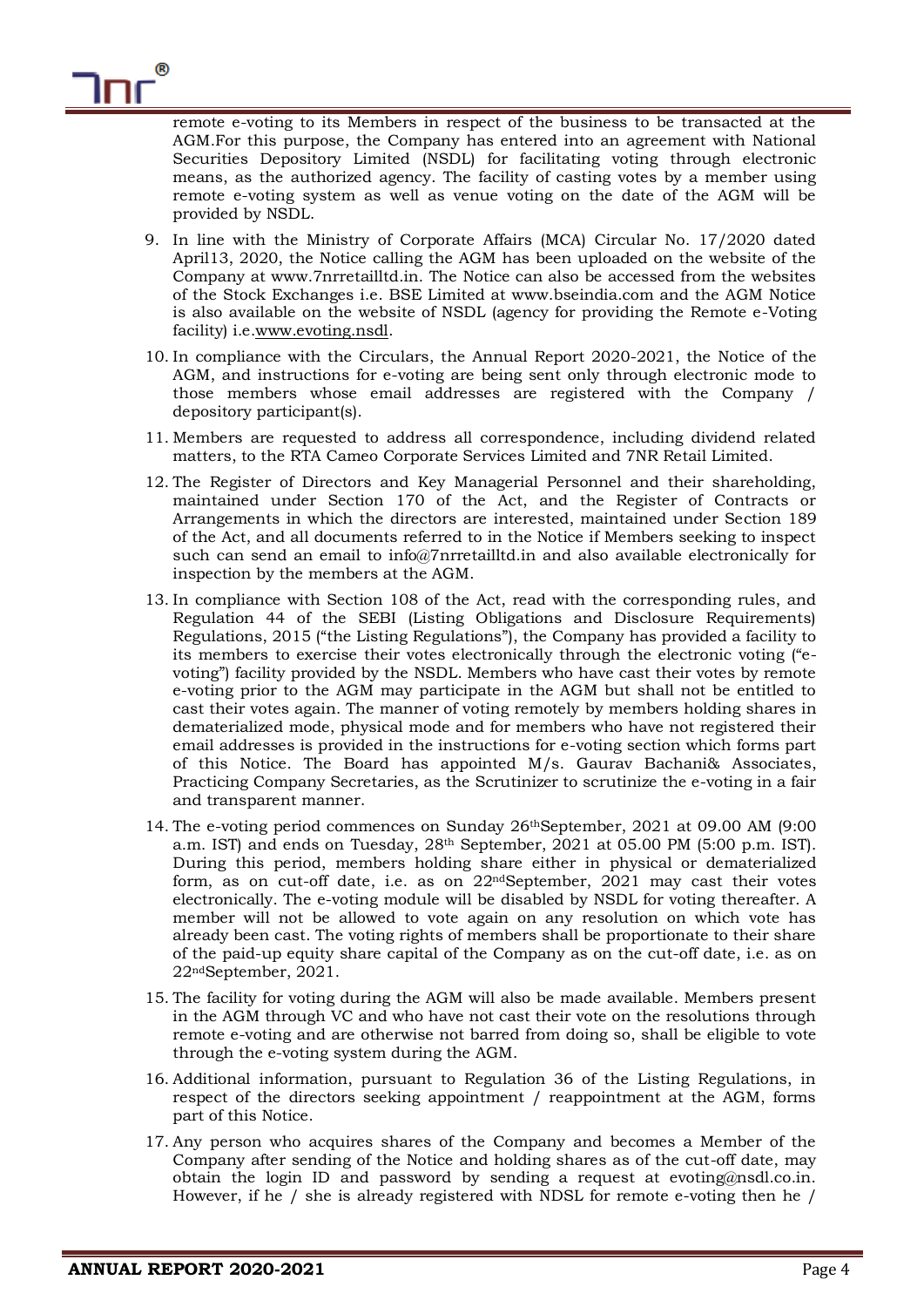

she can use his / her existing user ID and password for casting the vote.

- 18. The Scrutinizer will submit his report to the Chairman of the Company ('the Chairman') or to any other person authorized by the Chairman after the completion of the scrutiny of the e-voting (votes casted during the AGM and votes casted through remote e-voting), not later than 48 hours from the conclusion of the AGM. The result declared along with the Scrutinizer's report shall be communicated to the stock exchanges, NSDL, and RTA and will also be displayed on the Company's website, www.7nrretailltd.in.
- 19. We urge members to support our commitment to environmental protection by choosing to receive the Company's communication through email. Members holding shares in demat mode, who have not registered their email addresses are requested to register their email addresses with their respective depository participants, and in case of members holding shares in physical form contact to RTA Cameo Corporate Services Ltd.
- 20. As per the provisions of Section 72 of the Act, the facility for making nomination is available for the Members in respect of the shares held by them. Members who have not yet registered their nomination are requested to register the same by submitting Form No. SH-13. Members are requested to submit these details to their DP in case the shares are held by them in electronic form, and to the RTA, in case the shares are held in physical form.
- 21. Members who would like to ask questions at the AGM with regard to any matter to be placed at the AGM, need to register themselves as a speaker by sending their request from their registered email address mentioning their name, DP ID and Client ID / Folio number and mobile number, to reach the Company's email address [info@7nrretailltd.in.](mailto:info@7nrretailltd.in) at least 48 hours in advance before the start of the AGM. Only those Members who have registered themselves as a speaker shall be allowed to ask questions during the AGM, depending upon the availability of time. Shareholders who would like to express their views/have questions may send their questions in advance mentioning their name, demat account number/folio number, email id, mobile number at [info@7nrretailltd.in.](mailto:info@7nrretailltd.in)
- 22. Considering the Meeting would be held through VC/ OAVM, the route Map for the venue is not annexed to the Notice. The deemed venue for the AGM shall be the Registered Office of the Company.

# **THE INSTRUCTIONS TO SHAREHOLDERS OF THE COMPANY FOR E-VOTING ARE AS FOLLOWS:**

(i) The Remote E-voting period begins on Sunday, 26th September, 2021 at 9.00 a.m. and ends on Tuesday,  $28<sup>th</sup>$  September, 2021 at 5.00 p.m. During this period the eligible shareholders of the Company, holding shares either in physical form or in Demat form, may cast their vote electronically. The e-voting module shall be disabled by NSDL for voting thereafter.

# **How do I vote electronically using NSDL e-Voting system?**

The way to vote electronically on NSDL e-Voting system consists of "Two Steps" which are mentioned below:

# **Step 1: Access to NSDL e-Voting system**

## **A) Login method for e-Voting and joining virtual meeting for Individual shareholders holding securities in demat mode**

In terms of SEBI circular dated December 9, 2020 on e-Voting facility provided by Listed Companies, Individual shareholders holding securities in demat mode are allowed to vote through their demat account maintained with Depositories and Depository Participants. Shareholders are advised to update their mobile number and email Id in their demat accounts in order to access e-Voting facility.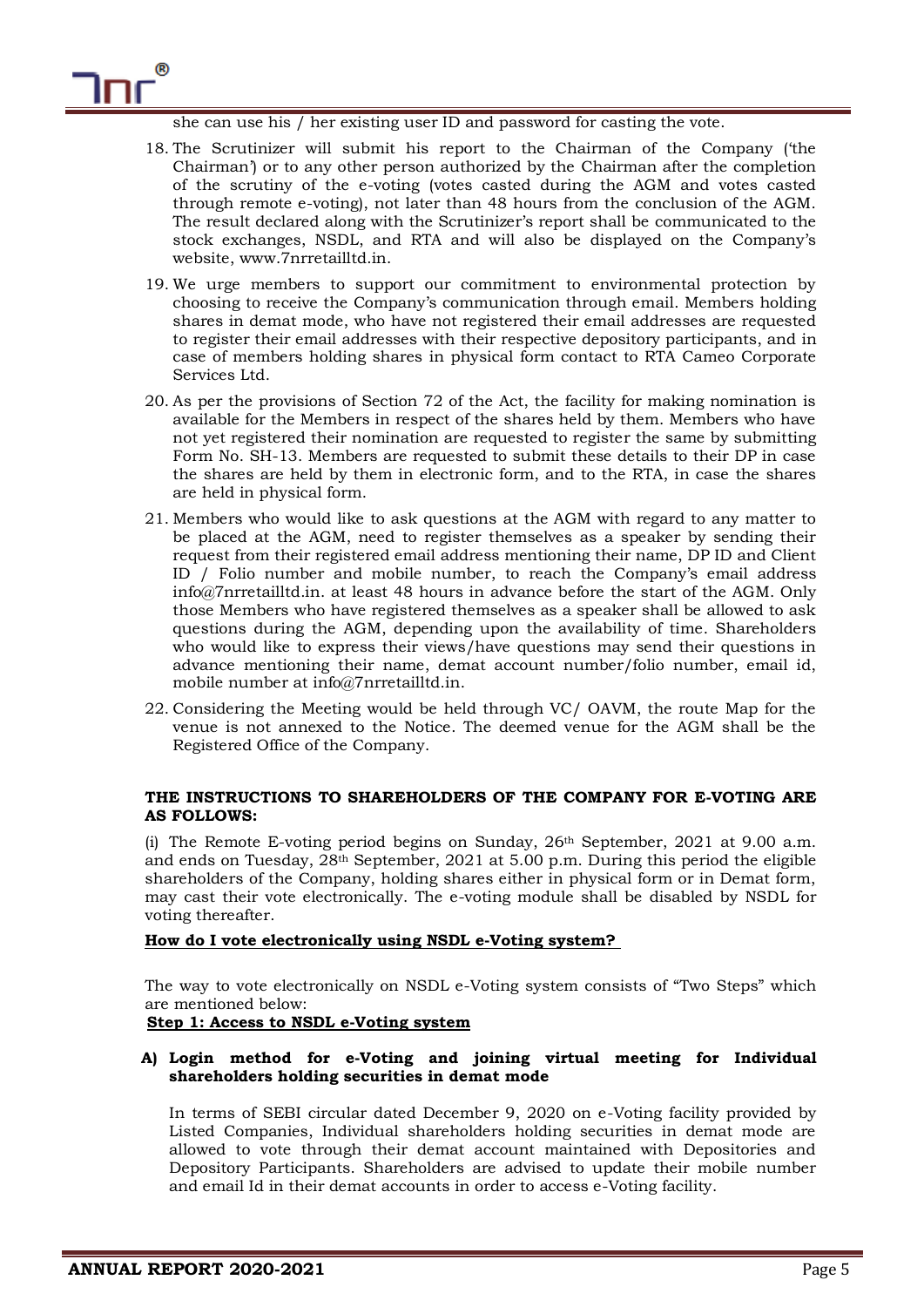

Login method for Individual shareholders holding securities in demat mode is given below:

| Type of shareholders                                                         | <b>Login Method</b>                                                                                                                                                                                                                                                                                                                                                                                                                                                                                                                                                                                                                                                                                                                                                                                                                                                                                                                       |  |  |  |
|------------------------------------------------------------------------------|-------------------------------------------------------------------------------------------------------------------------------------------------------------------------------------------------------------------------------------------------------------------------------------------------------------------------------------------------------------------------------------------------------------------------------------------------------------------------------------------------------------------------------------------------------------------------------------------------------------------------------------------------------------------------------------------------------------------------------------------------------------------------------------------------------------------------------------------------------------------------------------------------------------------------------------------|--|--|--|
| Individual<br>Shareholders holding<br>securities in demat<br>mode with NSDL. | 1. If you are already registered for <b>NSDL IDeAS facility</b> , please<br>visit the e-Services website of NSDL. Open web browser by<br>typing the following URL: https://eservices.nsdl.com/either on<br>a Personal Computer or on a mobile. Once the home page of e-<br>Services is launched, click on the "Beneficial Owner" icon<br>under "Login" which is available under "IDeAS" section. A new<br>screen will open. You will have to enter your User ID and<br>Password. After successful authentication, you will be able to<br>see e-Voting services. Click on "Access to e-Voting" under e-<br>Voting services and you will be able to see e-Voting page. Click<br>on options available against company name or e-Voting<br>service provider - NSDLand you will be re-directed to NSDL e-<br>Voting website for casting your vote during the remote e-Voting<br>period or joining virtual meeting & voting during the meeting. |  |  |  |
|                                                                              | 2. If the user is not registered for IDeAS e-Services, option to<br>register is available at https://eservices.nsdl.com.<br>Select<br>Online<br><b>IDeAS</b> "Portal<br>click<br>"Register<br>for<br>or<br>athttps://eservices.nsdl.com/SecureWeb/IdeasDirectReg.jsp                                                                                                                                                                                                                                                                                                                                                                                                                                                                                                                                                                                                                                                                      |  |  |  |
|                                                                              | 3. Visit the e-Voting website of NSDL. Open web browser by<br>typing the following URL: https://www.evoting.nsdl.com/<br>either on a Personal Computer or on a mobile. Once the home<br>page of e-Voting system is launched, click on the icon "Login"<br>which is available under 'Shareholder/Member' section. A new<br>screen will open. You will have to enter your User ID (i.e. your<br>sixteen digitdemat account number held with NSDL),<br>Password/OTP and a Verification Code as shown on the<br>screen. After successful authentication, you will be redirected<br>to NSDL Depository site wherein you can see e-Voting page.<br>Click on options available against company name or e-Voting<br>service provider - NSDL and you will be redirected to e-Voting<br>website of NSDL for casting your vote during the remote e-<br>Voting period or joining virtual meeting & voting during the<br>meeting.                      |  |  |  |
| Individual<br>Shareholders holding<br>securities in demat<br>mode with CDSL  | 1. Existing users who have opted for Easi / Easiest, they can<br>login through their user id and password. Option will be made<br>to reach e-Voting page without any<br>available<br>further<br>authentication. The URL for users to login to Easi / Easiest<br>arehttps://web.cdslindia.com/myeasi/home/loginor<br>www.cdslindia.com and click on New System Myeasi.                                                                                                                                                                                                                                                                                                                                                                                                                                                                                                                                                                     |  |  |  |
|                                                                              | 2. After successful login of Easi/Easiest the user will be also able<br>to see the E Voting Menu. The Menu will have links of e-Voting<br>service provider i.e. NSDL. Click on NSDL to cast your vote.                                                                                                                                                                                                                                                                                                                                                                                                                                                                                                                                                                                                                                                                                                                                    |  |  |  |
|                                                                              | 3. If the user is not registered for Easi/Easiest, option to register<br>is available at                                                                                                                                                                                                                                                                                                                                                                                                                                                                                                                                                                                                                                                                                                                                                                                                                                                  |  |  |  |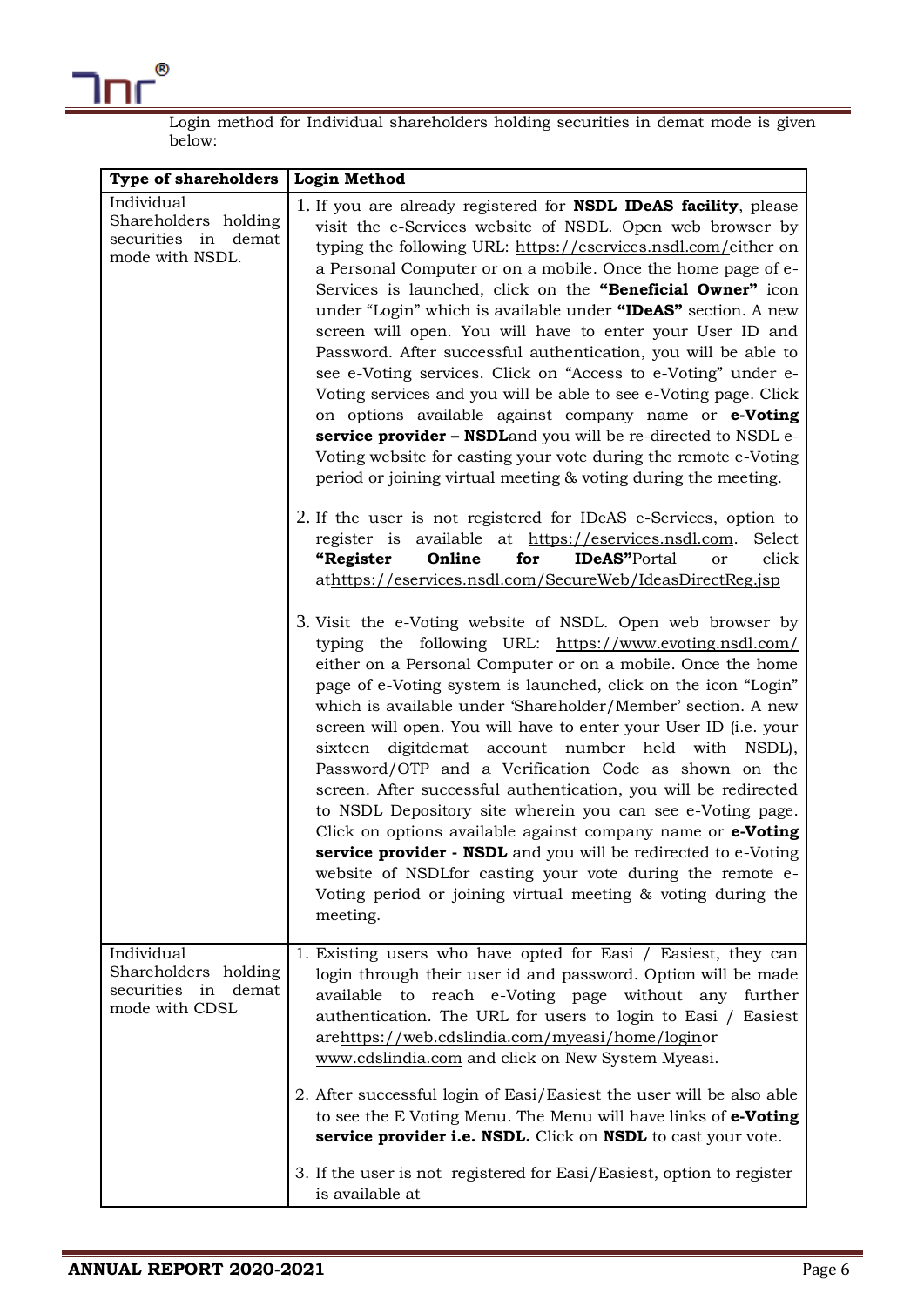

|                                                                                                                          | https://web.cdslindia.com/myeasi/Registration/EasiRegistrati<br>on<br>4. Alternatively, the user can directly access e-Voting page by<br>providing demat Account Number and PAN No. from a link in<br>www.cdslindia.com home page. The system will authenticate<br>the user by sending OTP on registered Mobile & Email as<br>recorded in the demat Account. After successful<br>authentication, user will be provided links for the respective<br>ESP i.e. <b>NSDL</b> where the e-Voting is in progress.                                                                                                                                                              |
|--------------------------------------------------------------------------------------------------------------------------|-------------------------------------------------------------------------------------------------------------------------------------------------------------------------------------------------------------------------------------------------------------------------------------------------------------------------------------------------------------------------------------------------------------------------------------------------------------------------------------------------------------------------------------------------------------------------------------------------------------------------------------------------------------------------|
| Individual<br>Shareholders (holding<br>securities in demat<br>mode) login through<br>their<br>depository<br>participants | You can also login using the login credentials of your demat<br>account through your Depository Participant registered with<br>NSDL/CDSL for e-Voting facility. Once login, you will be able to<br>see e-Voting option. Once you click on e-Voting option, you will<br>be redirected to NSDL/CDSL Depository site after successful<br>authentication, wherein you can see e-Voting feature. Click on<br>options available against company name or e-Voting service<br><b>provider-NSDL</b> and you will be redirected to e-Voting website of<br>NSDL for casting your vote during the remote e-Voting period or<br>joining virtual meeting & voting during the meeting. |

**Important note:** Members who are unable to retrieve User ID/ Password are advised to use Forget User ID and Forget Password option available at abovementioned website.

Helpdesk for Individual Shareholders holding securities in demat mode for any technical issues related to login through Depository i.e. NSDL and CDSL.

| Login type                                                                  | <b>Helpdesk details</b>                                                                                                                                                              |
|-----------------------------------------------------------------------------|--------------------------------------------------------------------------------------------------------------------------------------------------------------------------------------|
| Individual<br>Shareholders<br>holding<br>securities in demat mode with NSDL | Members facing any technical issue in login can<br>contact NSDL helpdesk by sending a request at<br>evoting@nsdl.co.inor call at toll free no.: 1800<br>1020 990 and 1800 22 44 30   |
| Individual Shareholders holding<br>securities in demat mode with CDSL       | Members facing any technical issue in login can<br>contact CDSL helpdesk by sending a request at<br>helpdesk.evoting@cdslindia.com or contact at 022-<br>23058738 or 022-23058542-43 |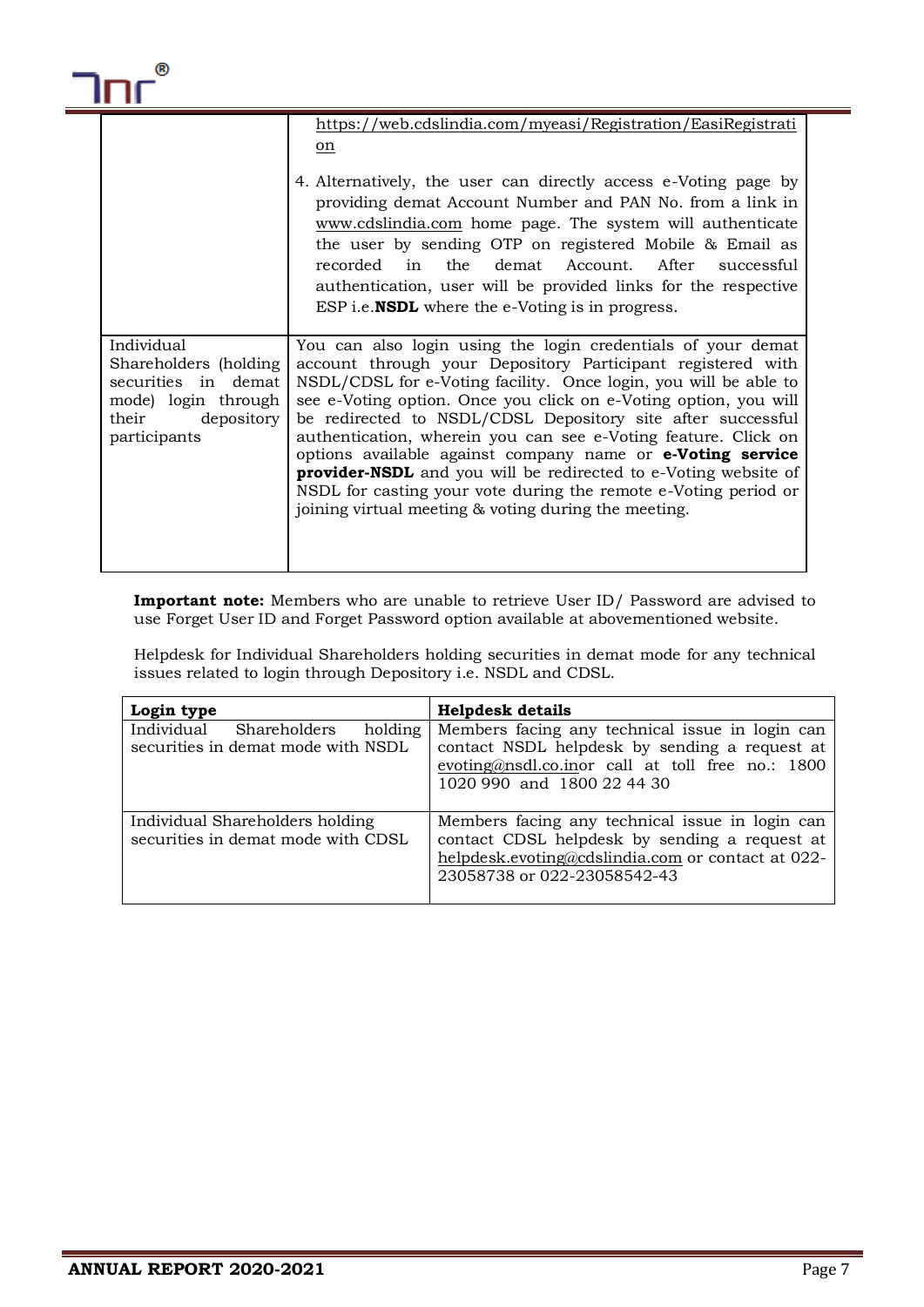**B) Login Method for shareholders other than Individual shareholders holding securities in demat mode and shareholders holding securities in physical mode.**

# **How to Log-in to NSDL e-Voting website?**

- 1. Visit the e-Voting website of NSDL. Open web browser by typing the following URL: <https://www.evoting.nsdl.com/> either on a Personal Computer or on a mobile.
- 2. Once the home page of e-Voting system is launched, click on the icon "Login" which is available under 'Shareholder/Member' section.
- 3. A new screen will open. You will have to enter your User ID, your Password/OTP and a Verification Code as shown on the screen. Alternatively, if you are registered for NSDL eservices i.e. IDEAS, you can log-in at<https://eservices.nsdl.com/> with your existing IDEAS login. Once you log-in to NSDL eservices after using your log-in credentials, click on e-Voting and you can proceed to Step 2 i.e. Cast your vote electronically.
- 4. Your User ID details are given below :

| Manner of holding shares   Your User ID is:<br>i.e.Demat (NSDL or CDSL) or<br><b>Physical</b> |                                                                                                                                                                                 |  |
|-----------------------------------------------------------------------------------------------|---------------------------------------------------------------------------------------------------------------------------------------------------------------------------------|--|
| a) For Members who hold shares<br>in demat account with NSDL.                                 | 8 Character DP ID followed by 8<br>Digit Client ID<br>For example if your DP ID<br>1S<br>IN300*** and Client ID is 12******<br>then your user<br>ID<br>1S<br>IN300***12*******. |  |
| b) For Members who hold shares<br>in demat account with CDSL.                                 | 16 Digit Beneficiary ID<br>For example if your Beneficiary ID is<br>$12******************$ then your user ID is<br>$12****************$                                         |  |
| c) For Members holding shares in<br>Physical Form.                                            | EVEN Number followed by Folio<br>Number registered with<br>the<br>company<br>For example if folio number is<br>001*** and EVEN is 101456 then<br>user ID is 101456001***        |  |

- 5. Password details for shareholders other than Individual shareholders are given below:
	- a) If you are already registered for e-Voting, then you can user your existing password to login and cast your vote.
	- b) If you are using NSDL e-Voting system for the first time, you will need to retrieve the 'initial password' which was communicated to you. Once you retrieve your 'initial password', you need to enter the 'initial password' and the system will force you to change your password.
	- c) How to retrieve your 'initial password'?
		- (i) If your email ID is registered in your demat account or with the company, your 'initial password' is communicated to you on your email ID. Trace the email sent to you from NSDL from your mailbox. Open the email and open the attachment i.e. a .pdf file. Open the .pdf file. The password to open the .pdf file is your 8 digit client ID for NSDL account, last 8 digits of client ID for CDSL account or folio number for shares held in physical form. The .pdf file contains your 'User ID' and your 'initial password'.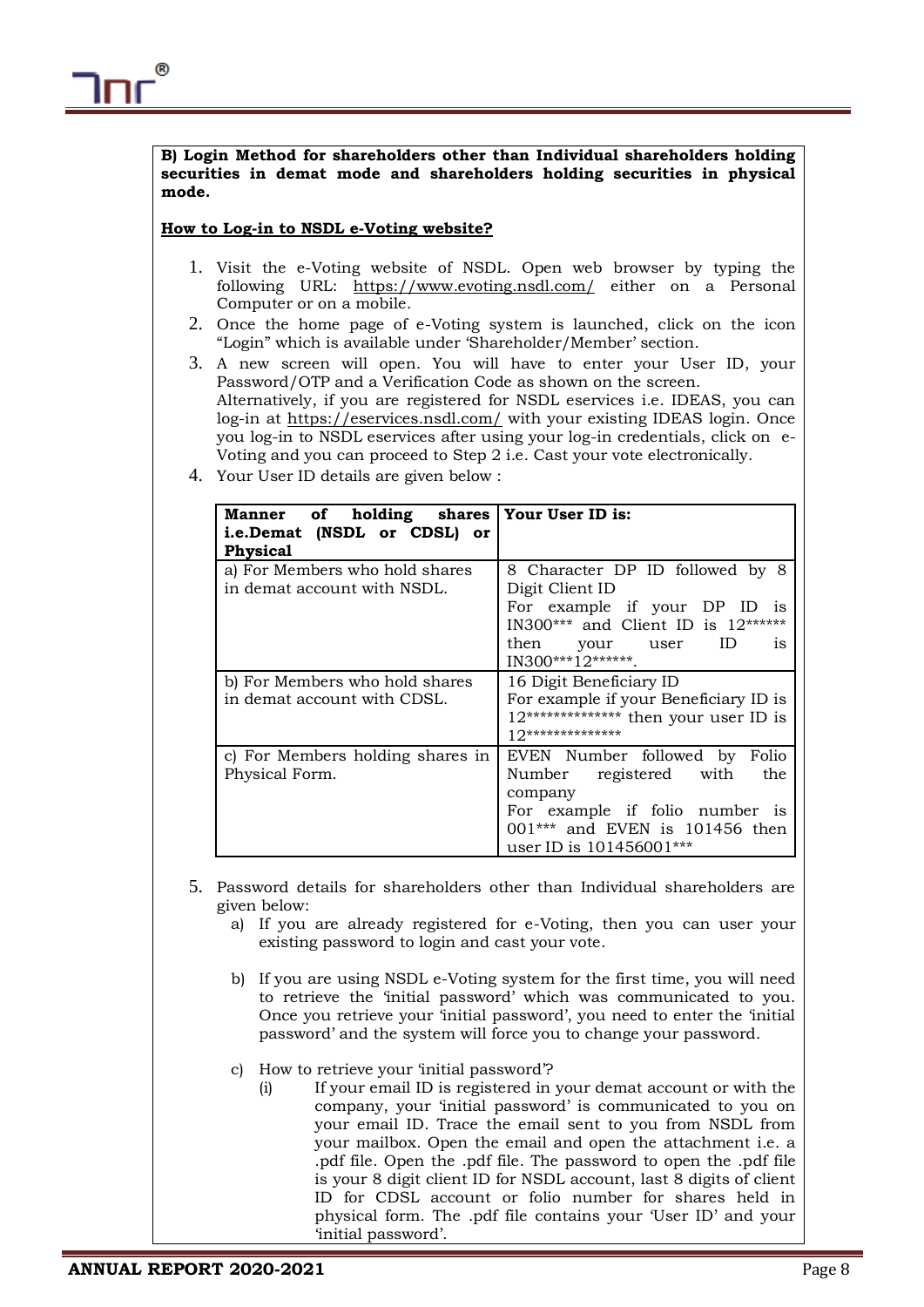

9. After you click on the "Login" button, Home page of e-Voting will open.

®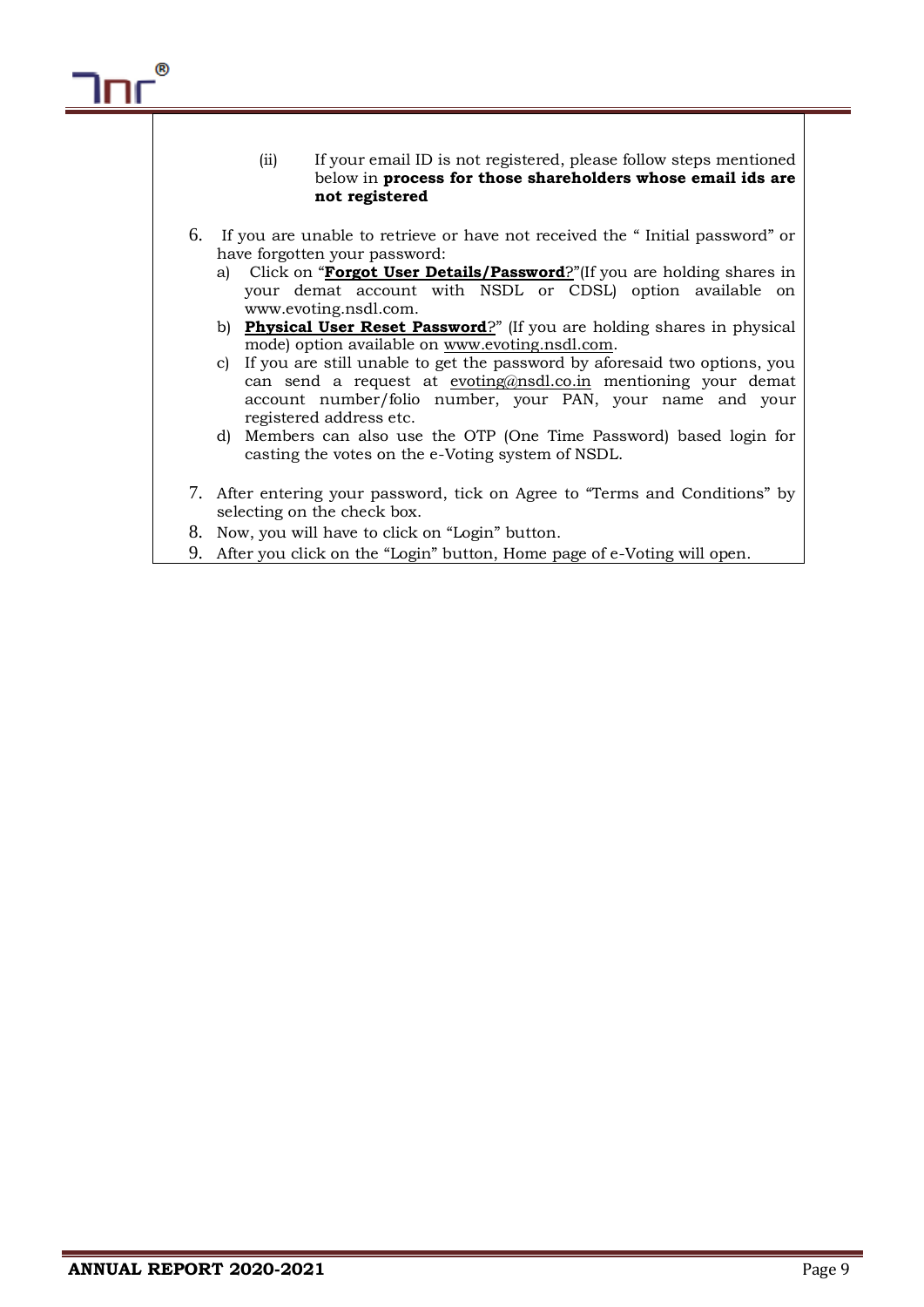# **Step 2: Cast your vote electronically and join General Meeting on NSDL e-Voting system.**

# **How to cast your vote electronically and join General Meeting on NSDL e-Voting system?**

- 1. After successful login at Step 1, you will be able to see all the companies "EVEN" in which you are holding shares and whose voting cycle and General Meeting is in active status.
- 2. Select "EVEN" of company for which you wish to cast your vote during the remote e-Voting period and casting your vote during the General Meeting. For joining virtual meeting, you need to click on "VC/OAVM" link placed under "Join General Meeting".
- 3. Now you are ready for e-Voting as the Voting page opens.
- 4. Cast your vote by selecting appropriate options i.e. assent or dissent, verify/modify the number of shares for which you wish to cast your vote and click on "Submit" and also "Confirm" when prompted.
- 5. Upon confirmation, the message "Vote cast successfully" will be displayed.
- 6. You can also take the printout of the votes cast by you by clicking on the print option on the confirmation page.
- 7. Once you confirm your vote on the resolution, you will not be allowed to modify your vote.

## **General Guidelines for shareholders**

- 1. Institutional shareholders (i.e. other than individuals, HUF, NRI etc.) are required to send scanned copy (PDF/JPG Format) of the relevant Board Resolution/ Authority letter etc. with attested specimen signature of the duly authorized signatory(ies) who are authorized to vote, to the Scrutinizer by e-mail to csgauravbachani@gmail.com with a copy marked to [evoting@nsdl.co.in.](mailto:evoting@nsdl.co.in)
- 2. It is strongly recommended not to share your password with any other person and take utmost care to keep your password confidential. Login to the e-voting website will be disabled upon five unsuccessful attempts to key in the correct password. In such an event, you will need to go through the "[Forgot User Details/Password?](https://www.evoting.nsdl.com/eVotingWeb/commonhtmls/NewUser.jsp)" or "[Physical User Reset Password?](https://www.evoting.nsdl.com/eVotingWeb/commonhtmls/PhysicalUser.jsp)" option available on www.evoting.nsdl.com to reset the password.

In case of any queries, you may refer the Frequently Asked Questions (FAQs) for Shareholders and e-voting user manual for Shareholders available at the download section of [www.evoting.nsdl.com](http://www.evoting.nsdl.com/) or call on toll free no.: 1800 1020 990 and 1800 22 44 30 or send a request to (Name of NSDL Official) at [evoting@nsdl.co.in](mailto:evoting@nsdl.co.in)

**Process for those shareholders whose email ids are not registered with the depositories for procuring user id and password and registration of e mail ids for evoting for the resolutions set out in this notice**:

1. In case shares are held in physical mode please provide Folio No., Name of shareholder, scanned copy of the share certificate (front and back), PAN (self attested scanned copy of PAN card), AADHAR (self attested scanned copy of Aadhar Card) by email to (Company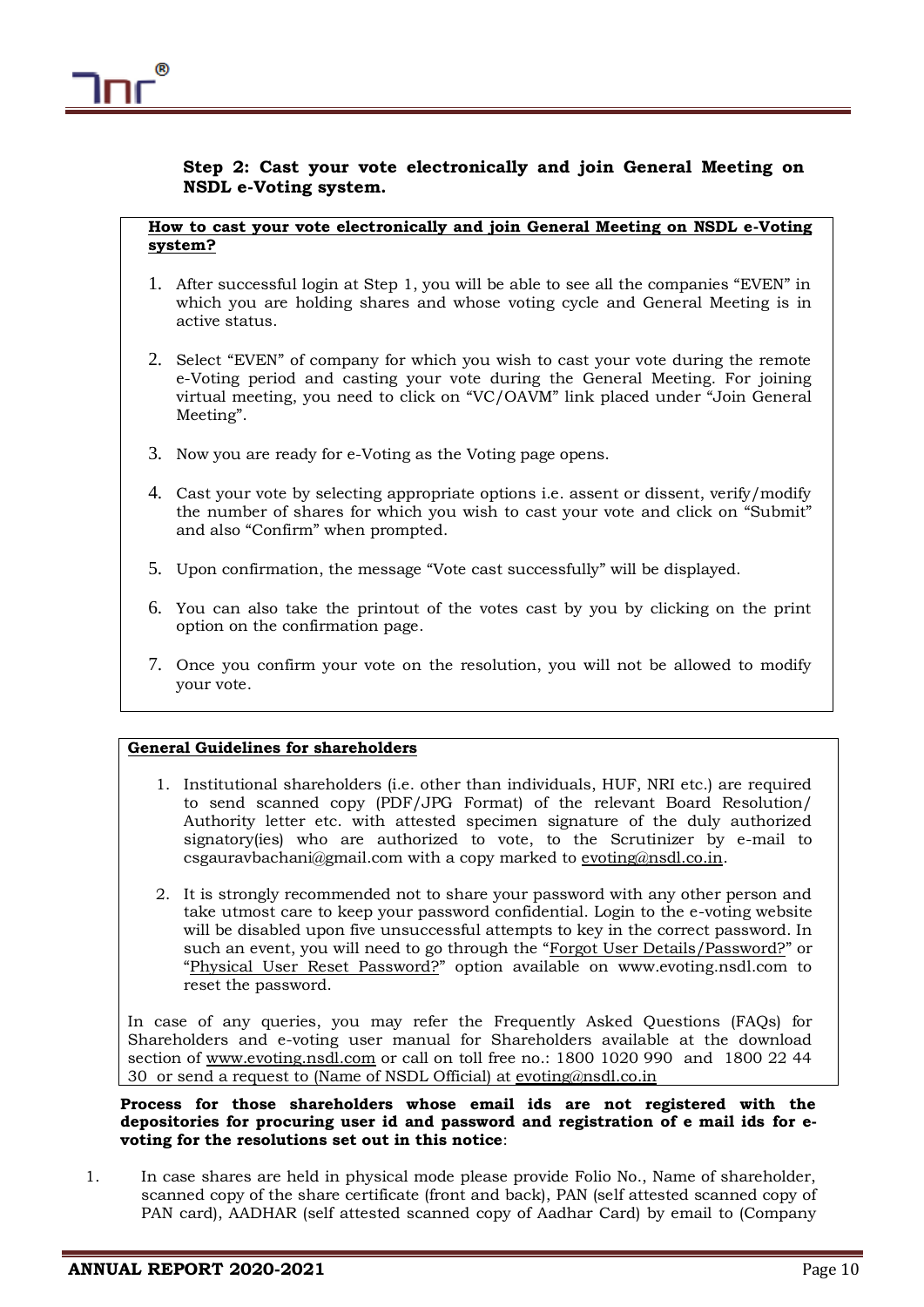

- email id).
- 2. In case shares are held in demat mode, please provide DPID-CLID (16 digit DPID + CLID or 16 digit beneficiary ID), Name, client master or copy of Consolidated Account statement, PAN (self attested scanned copy of PAN card), AADHAR (self attested scanned copy of Aadhar Card) mail to info@7nrretailltd.in. If you are Individual shareholders holding securities in demat mode, you are requested to refer to the login method explained at **step 1 (A**) i.e.**Login method for e-Voting and joining virtual meeting for Individual shareholders holding securities in demat mode**.
- 3. Alternatively shareholder/members may send a request to [evoting@nsdl.co.inf](mailto:evoting@nsdl.co.in)or procuring user id and password for e-voting by providing above mentioned documents.
- 4. In terms of SEBI circular dated December 9, 2020 on e-Voting facility provided by Listed Companies, Individual shareholders holding securities in demat mode are allowed to vote through their demat account maintained with Depositories and Depository Participants. Shareholders are required to update their mobile number and email ID correctly in their demat account in order to access e-Voting facility.

## **THE INSTRUCTIONS FOR MEMBERS FOR e-VOTING ON THE DAY OF THEEGM/AGM ARE AS UNDER:-**

- 1. The procedure for e-Voting on the day of the EGM/AGM is same as the instructions mentioned above for remote e-voting.
- 2. Only those Members/ shareholders, who will be present in the EGM/AGM through VC/OAVM facility and have not casted their vote on the Resolutions through remote e-Voting and are otherwise not barred from doing so, shall be eligible to vote through e-Voting system in the EGM/AGM.
- 3. Members who have voted through Remote e-Voting will be eligible to attend the EGM/AGM. However, they will not be eligible to vote at the EGM/AGM.
- 4. The details of the person who may be contacted for any grievances connected with the facility for e-Voting on the day of the EGM/AGM shall be the same person mentioned for Remote e-voting.

# **INSTRUCTIONS FOR MEMBERS FOR ATTENDING THE EGM/AGM THROUGHVC/OAVM ARE AS UNDER:**

- 1. Member will be provided with a facility to attend the EGM/AGM through VC/OAVM through the NSDL e-Voting system. Members may access by following the steps mentioned above for **Access to NSDL e-Voting system**. After successful login, you can see link of "VC/OAVM link" placed under **"Join General meeting"** menu against company name. You are requested to click on VC/OAVM link placed under Join General Meeting menu. The link for VC/OAVM will be available in Shareholder/Member login where the EVEN of Company will be displayed. Please note that the members who do not have the User ID and Password for e-Voting or have forgotten the User ID and Password may retrieve the same by following the remote e-Voting instructions mentioned in the notice to avoid last minute rush.
- 2. Members are encouraged to join the Meeting through Laptops for better experience.
- 3. Further Members will be required to allow Camera and use Internet with a good speed to avoid any disturbance during the meeting.
- 4. Please note that Participants Connecting from Mobile Devices or Tablets or through Laptop connecting via Mobile Hotspot may experience Audio/Video loss due to Fluctuation in their respective network. It is therefore recommended to use Stable Wi-Fi or LAN Connection to mitigate any kind of aforesaid glitches.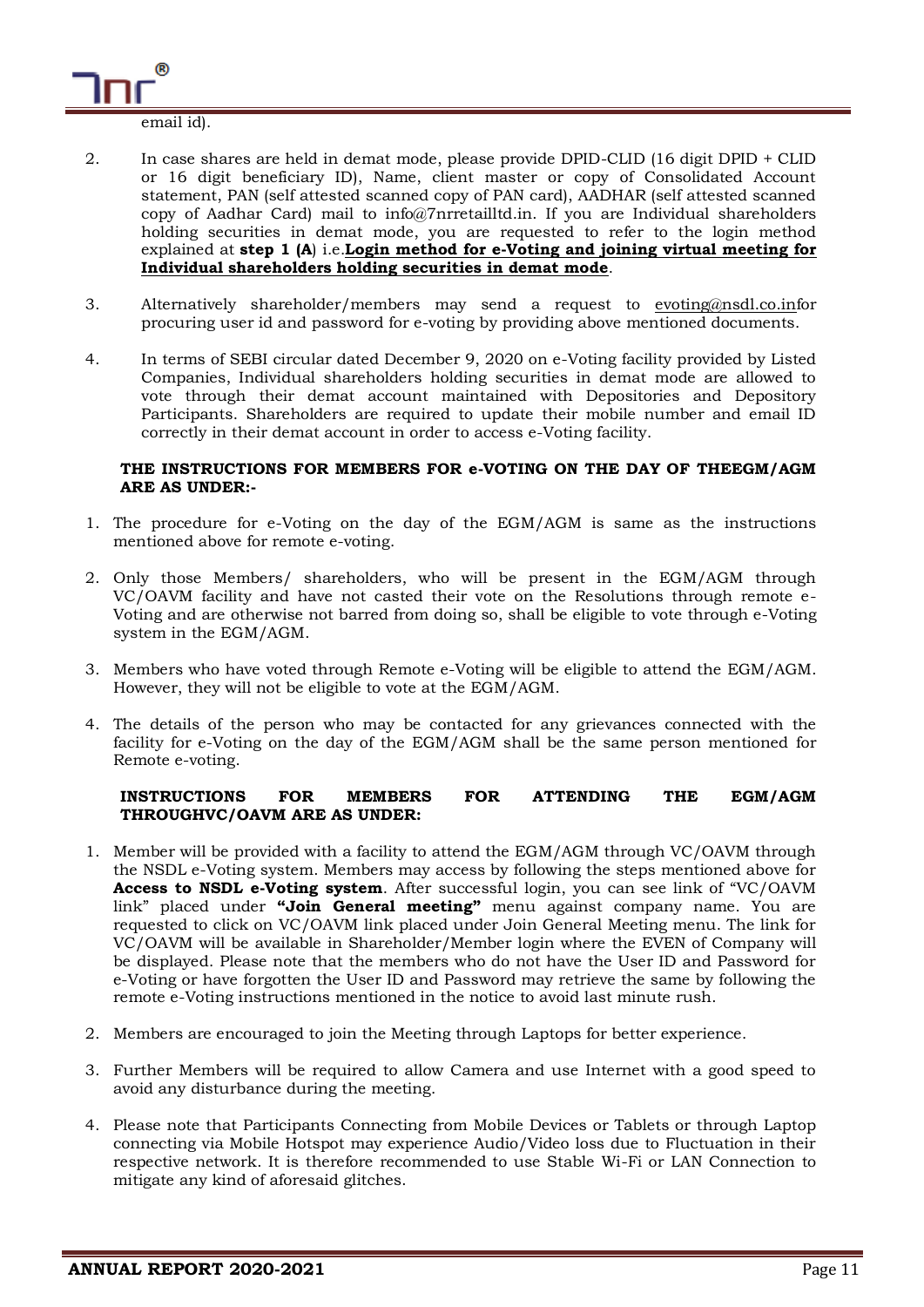

5. Shareholders who would like to express their views/have questions may send their questions in advance mentioning their name demat account number/folio number, email id, mobile number at (company email id). The same will be replied by the company suitably.

Nr. Vodafone House, Corporate Road Prahladnagar, Makarba **Sd/-** Ahmedabad-380015 **Kiran Prajapati**

**Registered Office: By the order of the Board of Directors**  B-308, Titanium Heights, **For, 7NR RETAIL LIMITED** 

**Company Secretary**

**Place: Ahmedabad Date: 31.08.2021**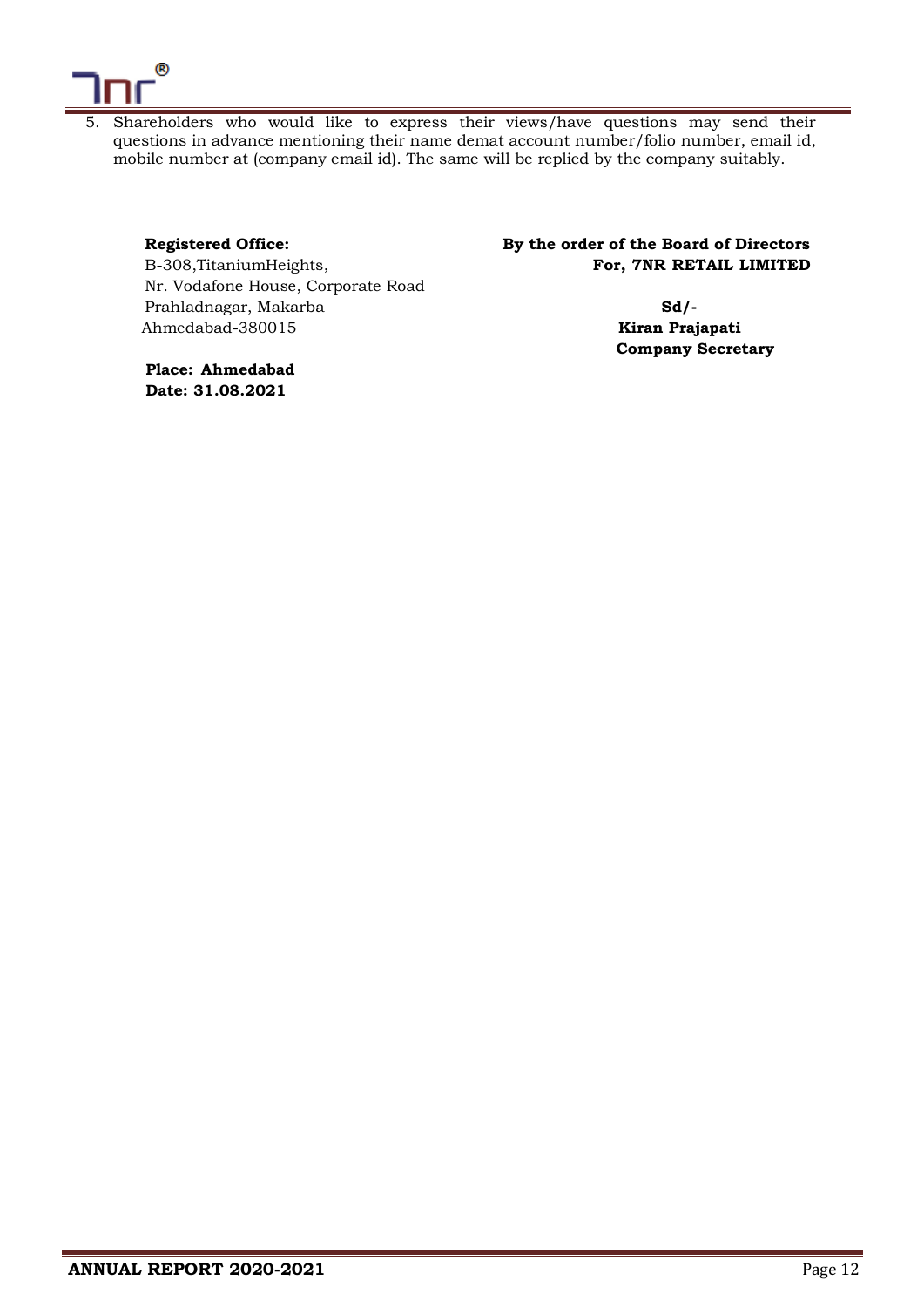

## **Explanatory Statement(Pursuant to Section 102 of the Companies Act, 2013)**

## **ITEM NO.4**

Mr. Pranav Manoj Vajani (DIN: 09213749), 27 years old, is resident of India. He has more than 2 years of experience of in the field of Law and Marketing. He has expertise in the field of Marketing would be in the interest of the Company.

Mr. Pranav Manoj Vajani (DIN: 09213749) was appointed as an Additional (Independent) Director of the Company with effect from 3rd July, 2021 by the Board of Directors. In terms of Section 161(1) of the Companies Act, 2013, Mr. Pranav Manoj Vajaniholds office upto the date of this Annual General Meeting and he is eligible for the appointment as Non Executive Independent Director not liable to retire by rotation. Mr. Pranav Manoj Vajanihas given declaration to the Board that he meets the criteria of independence as provided under Section 149(6) of the Act.

Except Mr. Pranav Manoj Vajani, being an appointee, none of the Directors and Key Managerial Personnel of the Company and their relatives is concerned or interested, financial or otherwise, in the said resolutionset out at Item No. 4 of the Notice.

This statement may also be regarded as an appropriate disclosure under the Listing Regulations.

The Board commends the Ordinary Resolution set out at Item No.4 of the Annual General Meeting Notice for approval by the members.

## **ITEM NO. 5**

The Board on the recommendation of the Nomination & Remuneration Committee at its meeting held on February 12, 2021 approved the appointment of Mr. Jaimin Kailash Gupta (DIN: 06833388) as the Whole-Time Director (WTD), KMP of the Company with effective from February 12, 2021.He has more than 6 years of experience of Retail Garment Segment. His knowledge and experience would be in the interest of the Company.

Considering the experience of Mr. Jaimin Kailash Gupta, the Nomination & Remuneration Committee along with the Board recommends his appointment as WTD. The Company benefits from his insights and broad perspective.

It is proposed to seek Member's approval for the appointment of Mr. Jaimin Kailash Gupta as a Whole-Time Director of the Company.

The principal terms and conditions of Mr. Jaimin Kailash Gupta (DIN: 06833388), appointment as Managing Director are as follows:

1. Effective Date: 12th February, 2021

2. Remuneration: Upto Rs. 120000 per Annum which may be increased or decreased within overall limits specified under Schedule V of the Companies Act, 2013.

- 3. Tenure: 5 Years
- 4. Nature of Duties:

a) The Whole Time Director shall devote his whole time and attention to the business of the Company and carry out such duties, as may be entrusted to him by the Board from time to time and separately communicated to him and exercise such powers as may be assigned to him, subject to superintendence, control and directions of the Board in connection with and in the best interests of the business of the Company.

b) The Whole Time Director undertakes to employ the best of the skill and ability to make his utmost endeavors to promote the interests and welfare of the Company and to conform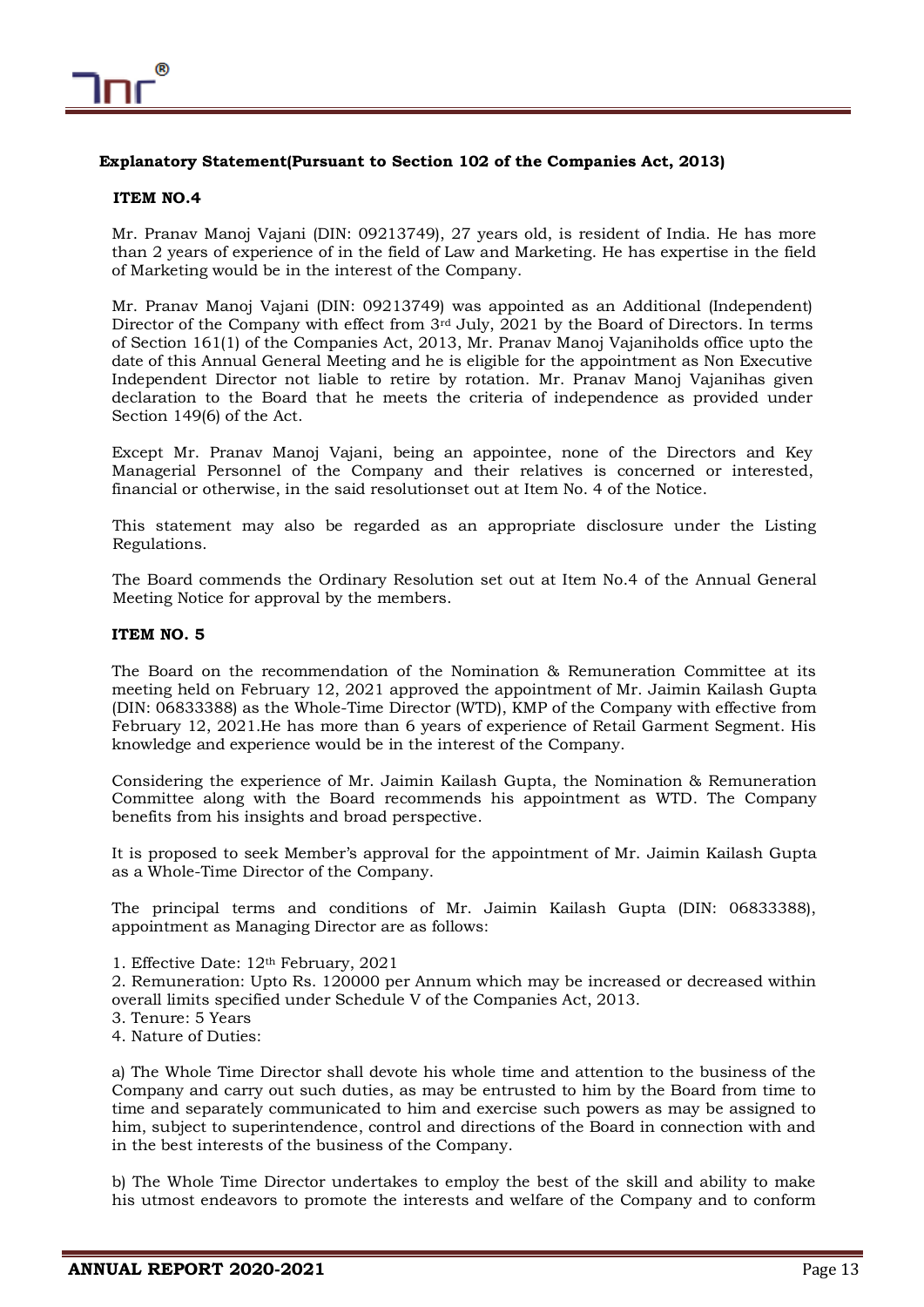

to and comply with the directions and regulations of the Company and all such orders and directions as may be given to him from time to time by the Board.

5. The Whole Time Director, so long as he functions as such, undertakes not to become interested or otherwise concerned, directly or through his spouse and/or children, in any selling agency of the Company.

6. Mr. Jaimin Kailash Gupta is hereby given responsibility and authority for carrying out the Business of Shirting and Suiting and to do all the acts and deeds in the matter which are necessary for carrying out such business in the Company.

7. The terms and conditions of the appointment of the Whole Time Director may be altered and varied from time to time by the Board as it may, in its discretion deem fit, irrespective of the limits stipulated under Schedule V to the Act or any amendments made hereafter in this regard, in such manner as may be agreed to between the Board and the Whole Time Director, subject to such approvals as may be required.

8. In the event the Whole Time Director is not in a position to discharge his official duties due to any physical or mental incapacity or if the business operations assigned to Mr. Jaimin Gupta results into loss to the Company, the Board shall be entitled to terminate his contract on such terms as the Board may consider appropriate in the circumstances.

9.If at any time, the Whole Time Director ceases to be in the employment of the Company for any reason whatsoever, he shall cease to be a Director and Whole Time Director of the Company. Provided that in case of termination or cessation of Mr. Jaimin Gupta as Whole Time Director before the end of his tenure for any reason whatsoever, the Company shall have right to claim damages from Mr. Jaimin Gupta.

Except Mr. Jaimin Kailash Gupta, being an appointee, none of the Directors and Key Managerial Personnel of the Company and their relatives is concerned or interested, financial or otherwise, in the said resolution out at Item No. 5 of the Notice.

This statement may also be regarded as an appropriate disclosure under the Listing Regulations.

The Board commends the Special Resolution set out at Item No. 5 of the Annual General Meeting Notice for approval by the members.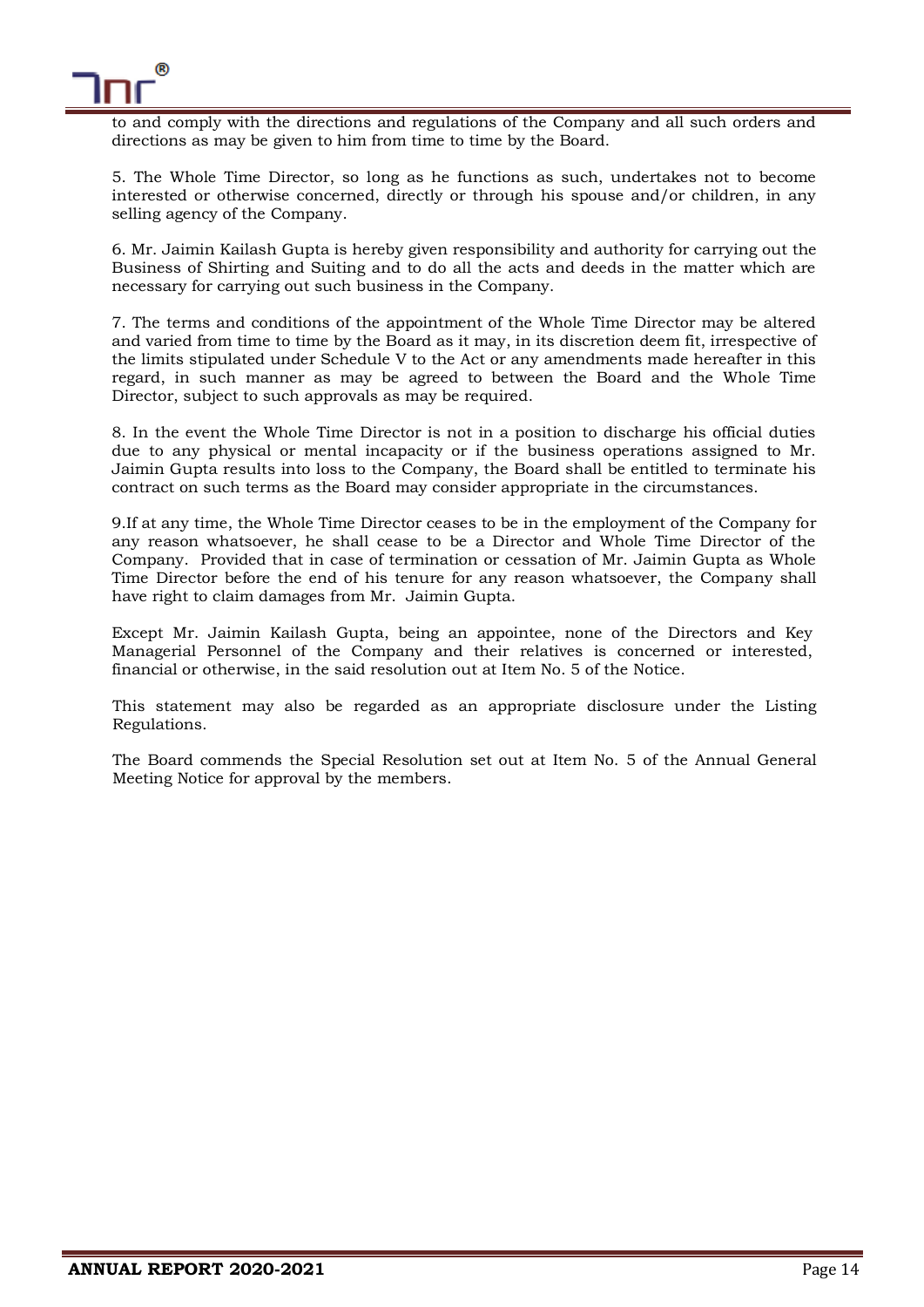

## **Additional information required to be given alongwith a Notice calling Annual General Meeting as per sub-Para (B) of Para 1 of Section II of Part II of Schedule V of the Companies Act, 2013 is given hereunder:**

| Į              | General information                         |                                                              |                 |                  |            |                                                                  |
|----------------|---------------------------------------------|--------------------------------------------------------------|-----------------|------------------|------------|------------------------------------------------------------------|
| $\mathbf{1}$   | Nature of Industry                          | Retail Textile and Suiting Shirting                          |                 |                  |            |                                                                  |
| $\overline{2}$ |                                             | Date or Expected DateThe Company is already in Production    |                 |                  |            |                                                                  |
|                | Commencement<br>of                          |                                                              |                 |                  |            |                                                                  |
|                | <b>Commercial Production</b>                |                                                              |                 |                  |            |                                                                  |
| 3              | of<br>In<br>case                            | NewNot Applicable                                            |                 |                  |            |                                                                  |
|                | Companies,<br>Expected                      |                                                              |                 |                  |            |                                                                  |
|                | Date of Commencement                        |                                                              |                 |                  |            |                                                                  |
|                | of<br>Activities<br>as<br>per               |                                                              |                 |                  |            |                                                                  |
|                | project approved<br>by                      |                                                              |                 |                  |            |                                                                  |
|                | financial<br>Institutions                   |                                                              |                 |                  |            |                                                                  |
|                | appearing<br>in<br>the                      |                                                              |                 |                  |            |                                                                  |
|                | prospectus                                  |                                                              |                 |                  |            |                                                                  |
| $\overline{4}$ | performance <sub>2016-17</sub><br>Financial |                                                              | 2017-18         | 2018-19          | 2019-20    | 2020-21                                                          |
|                | given(Rs.<br>based<br>on                    |                                                              | in $(Rs)$ .     | in $ $ Rs.<br>in | (Rs.<br>in | (Rs.<br>in                                                       |
|                | indicators                                  | Lakhs)                                                       | Lakhs)          | Lakhs)           | Lakhs)     | Lakhs)                                                           |
|                | Turnover                                    | 1142.45                                                      | 1025.26         | 1328.26          | 1971.61    | 297.72                                                           |
|                | Net profit/ (loss) as $per 37.53$           |                                                              | 8.19            | 21.43            | 11.03      | $-53.36$                                                         |
|                | Statement of Profit &                       |                                                              |                 |                  |            |                                                                  |
|                | Loss                                        |                                                              |                 |                  |            |                                                                  |
|                | of<br>Dividend---<br>Amount                 |                                                              | 349150          | 523725           | $-1$       |                                                                  |
|                | paid                                        |                                                              |                 |                  |            |                                                                  |
|                | of<br>Dividend---<br>Rate                   |                                                              | 0.05%           | 0.05%            | ---        |                                                                  |
|                | declared                                    |                                                              |                 |                  |            |                                                                  |
|                | Earnings before taxes                       | 40.67                                                        | 15.05           | 27.98            | 18.99      | $-53.36$                                                         |
|                | % of EBT to turnover                        | 3.56%                                                        | 1.47%           | 2.11%            | 0.96%      | $-17.92%$                                                        |
| $\overline{5}$ | Foreign investments or                      |                                                              | $\overline{NA}$ |                  |            |                                                                  |
|                | collaborations, if any.                     |                                                              |                 |                  |            |                                                                  |
| II             | Information about the                       |                                                              |                 |                  |            |                                                                  |
|                | appointee 1:                                |                                                              |                 |                  |            |                                                                  |
| $\mathbf{1}$   | Background details                          | Name: Mr. JaiminKailash Gupta                                |                 |                  |            |                                                                  |
|                |                                             | Designation: Whole Time<br>Father's name: Shri Kailash Gupta |                 |                  |            |                                                                  |
|                |                                             | Nationality: Indian                                          |                 |                  |            |                                                                  |
|                |                                             | Date of Birth:                                               |                 |                  |            |                                                                  |
|                |                                             | Qualifications:B.Com                                         |                 |                  |            |                                                                  |
|                |                                             |                                                              |                 |                  |            | Experience: He is Having more than 6 Years of Experience         |
|                |                                             | in Retail Garment Segment.                                   |                 |                  |            |                                                                  |
| 2              | Past remuneration                           | First time appointment with the Company                      |                 |                  |            |                                                                  |
| $\overline{3}$ | Recognition or awards                       | He is actively associated in Textile sector.                 |                 |                  |            |                                                                  |
| $\overline{4}$ | Job profile<br>and<br>his                   |                                                              |                 |                  |            | Subject to superintendence, control and direction of the         |
|                | suitability                                 |                                                              |                 |                  |            | Board, he exercise substantial managerial powers in              |
|                |                                             |                                                              |                 |                  |            | general and specific as may from time to time lawfully           |
|                |                                             |                                                              |                 |                  |            | entrusted to and conferred upon him by the board.                |
|                |                                             |                                                              |                 |                  |            | Currently he is in charge of Suiting and Shirting business       |
|                |                                             |                                                              |                 |                  |            | of the Company. He has in depth knowledge about textile          |
|                |                                             | and retail garment sector.                                   |                 |                  |            |                                                                  |
| $\mathbf 5$    | Remuneration proposed                       | $120000/-P.A$                                                |                 |                  |            |                                                                  |
| 6              | Comparative                                 | The Proposed remuneration is comparable with the             |                 |                  |            |                                                                  |
|                | remuneration                                |                                                              |                 |                  |            | profile remuneration drawn by the peers and its necessitated due |
|                | with respect to industry,                   | to presence of business.                                     |                 |                  |            |                                                                  |
|                | size of the Company,                        |                                                              |                 |                  |            |                                                                  |
|                | profile of the position                     |                                                              |                 |                  |            |                                                                  |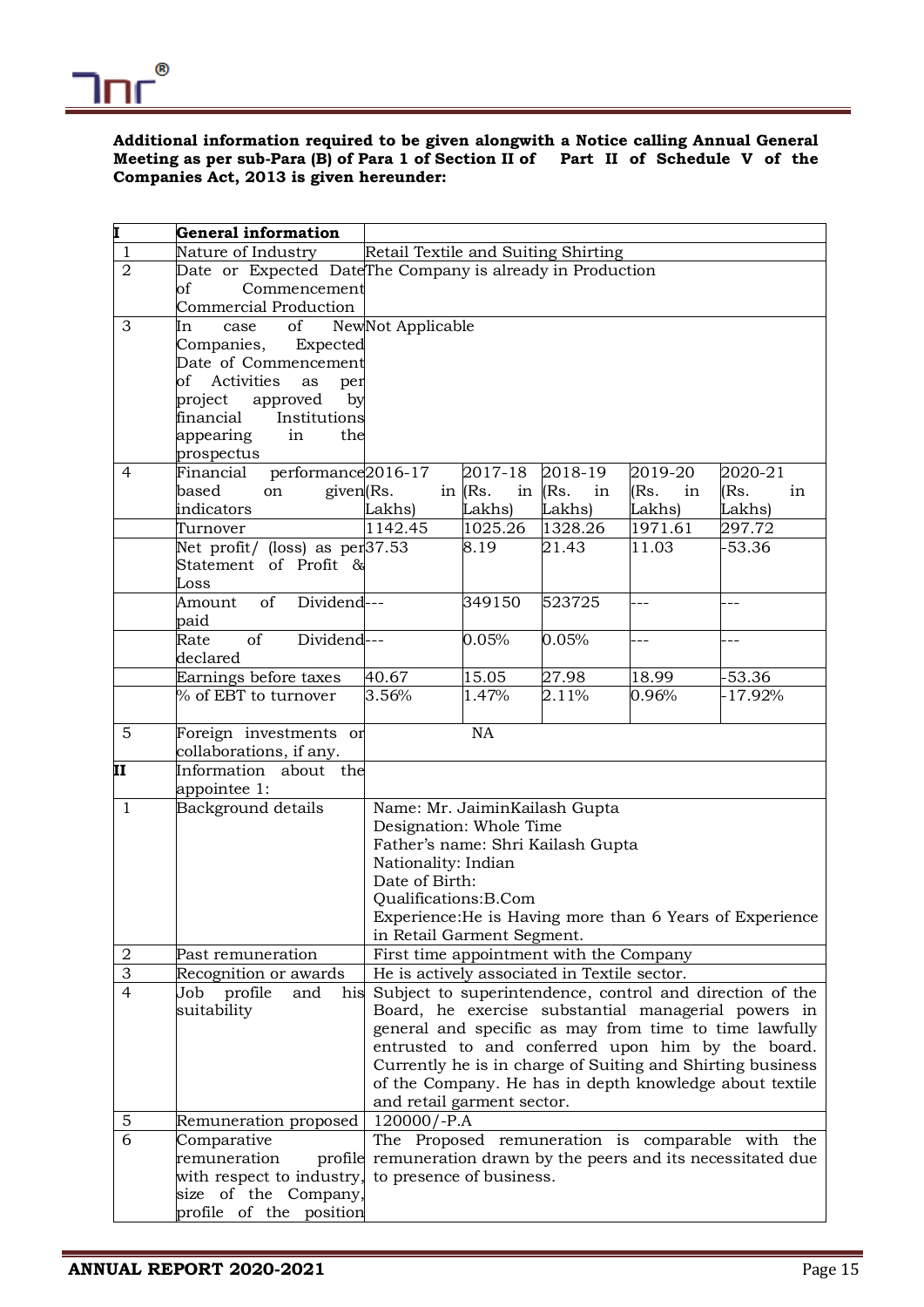|              | and person (in case of<br>expatriates the relevant |                                                                                 |
|--------------|----------------------------------------------------|---------------------------------------------------------------------------------|
|              | details would be w.r.t.                            |                                                                                 |
|              | the country of his origin)                         |                                                                                 |
|              |                                                    |                                                                                 |
| 7            |                                                    | Pecuniary relationship Apart from receiving remuneration no managerial          |
|              |                                                    | directly or indirectly personnel have any relationship with Jaimin Kailash      |
|              | with the Company, or Gupta.                        |                                                                                 |
|              | relationship with the                              |                                                                                 |
|              | managerial personnel, if                           |                                                                                 |
|              | any.                                               |                                                                                 |
| Ш            | Other information:                                 | <b>NA</b>                                                                       |
| $\mathbf{1}$ | Reasons of loss                                    | or NA                                                                           |
|              | inadequate profits                                 |                                                                                 |
| 2            | Steps taken or proposed NA                         |                                                                                 |
|              | be taken for<br>to to                              |                                                                                 |
|              | improvement.                                       |                                                                                 |
| 3            |                                                    | Expected increase in Textile and Retail segment is expected to improve over the |
|              |                                                    | productivity and profits next few years we are very optimistic about the future |
|              | in measurable terms                                | growth and expect higher productivity and increase in                           |
|              |                                                    | profits.                                                                        |

Nr. Vodafone House, CorporateRoad, Prahladnagar, Makarba **Sd/-** Ahmedabad-380015 **Kiran Prajapati**

**Registered Office: By the order of the Board of Directors**  B-308, Titanium Heights, **For, 7NR RETAIL LIMITED** 

**Company Secretary**

**Place: Ahmedabad Date:31.08.2021**